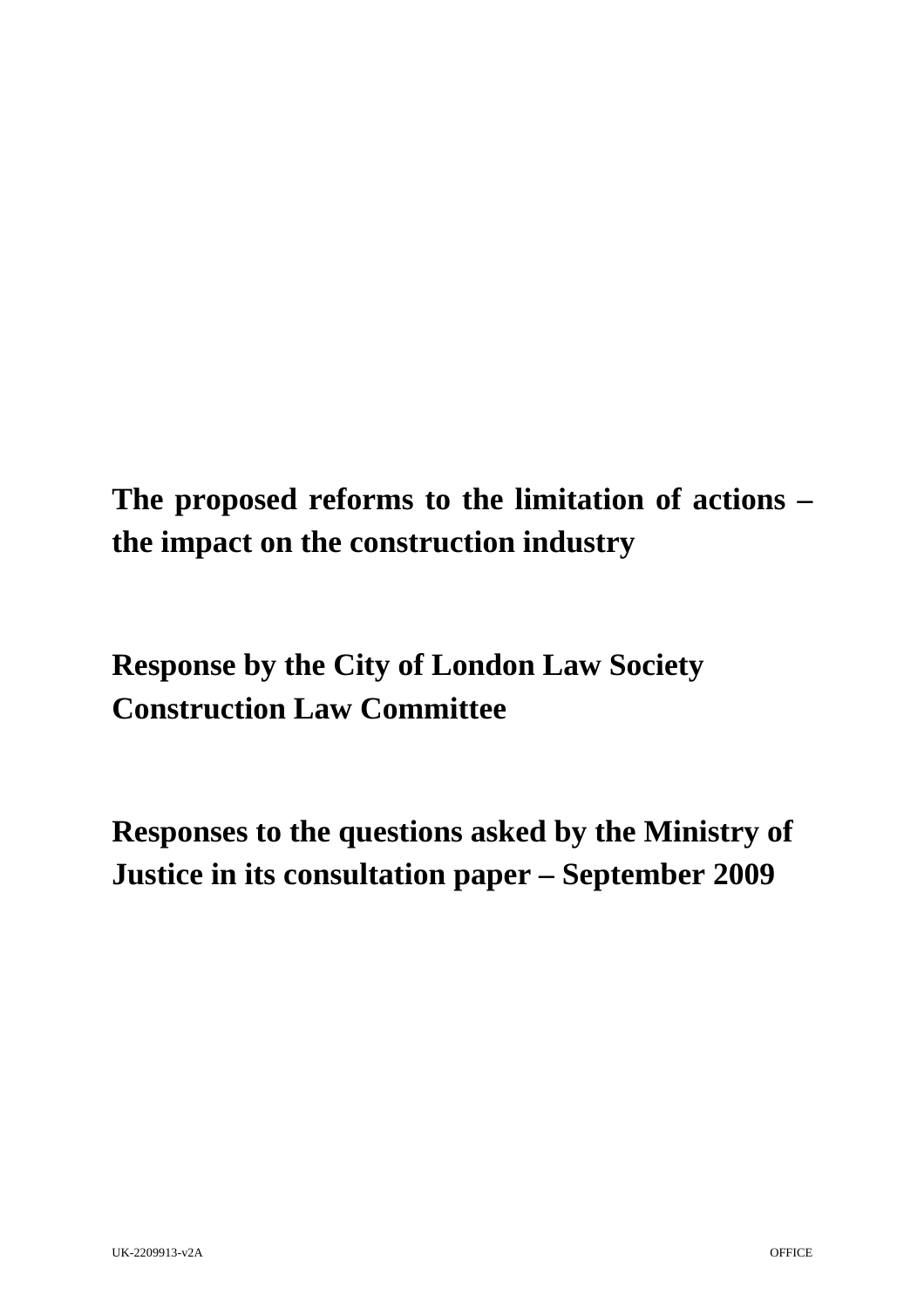### **The City of London Law Society**

The City of London Law Society is the representative body of law firms with offices within the City of London. Nearly all of the top twenty UK law firms, by size and turnover, are members of the CLLS. The CLLS Construction Law Committee is made up of representatives of twenty three major City law firms. Committee members include many well known construction law practitioners acting for a wide variety of clients including employers, contractors, consultants and sub-contractors. Associate members of the committee include representatives from major contractors, insurers, employers and consultants. Members of the committee are familiar with the issues covered by proposed reforms to the limitation of actions and have first-hand experience of the operation of limitation periods in the construction industry.

We set out below our responses to the questions asked by the Ministry of Justice in its consultation paper on the impact of the proposed reforms to the limitation of actions on the construction industry.

### **Responses to the questions asked by the Ministry of Justice in its consultation paper**

- 1. *"Question 1 What effect will the changes recommended by the Law Commission have in general terms?"*
- 1.1 Proposed changes to the lengths of the current limitation periods
	- 1.1.1 We agree with the Ministry of Justice's comment that construction disputes are usually of a contractual nature rather than tortious, but do not share the view (expressed by the Law Commission in its Report No. 270) that the current 6/12-year rule for contracts and deeds "creates needless complexity". Our view is that the additional period conferred by deeds is well understood and the main reason why construction contracts and consultants' appointments for most medium and large-scale projects are effected as deeds.

Accordingly, it is the Committee's view that, for such projects, the proposed reduction from the 12-year period for deeds would be a serious blow to the legitimate expectations of employers, developers, funders, purchasers and tenants. Also, given the greater propensity of deeds, this reduction would not be offset by the potential increase (from 6 years to 10 years) of the limitation period under simple contracts. Accordingly, there would be far more losers than winners among the innocent parties to contracts which have been breached,

1.1.2 The Committee's view is that the proposed 3-year period is potentially prejudicial to the innocent party where a contract has been breached, as under the current system such party would have a much longer period to assess the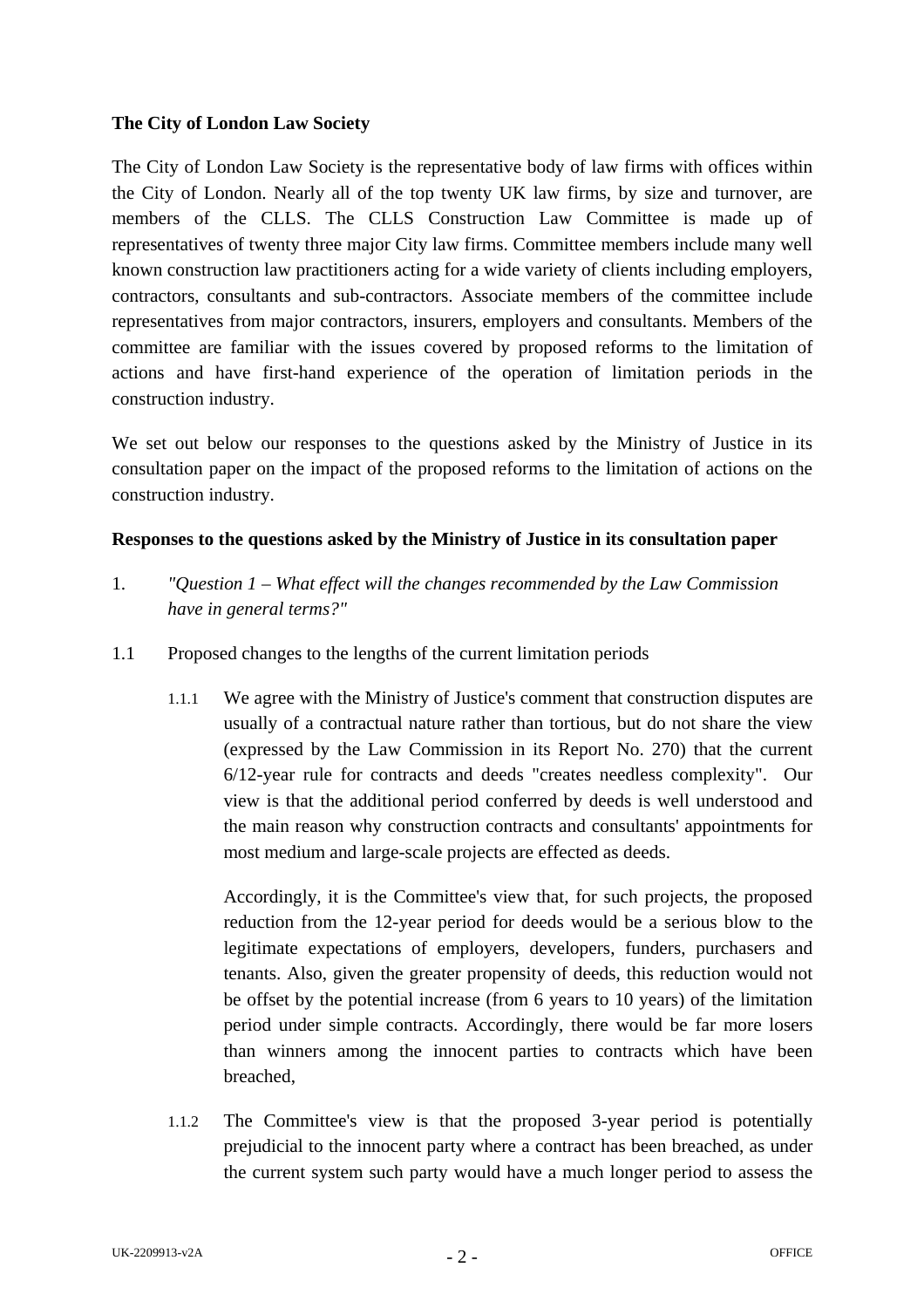optimum time to bring proceedings, taking account of its own and its counterparty's financial position. Under the proposed regime, there is the possibility of denial of justice or being disadvantaged if at the relevant time the claimant is not in a strong enough financial position to bring forward its claim or meet the expense of a pre-action protocol (which for high value and highly-complex claims can be significant).

- 1.1.3 The proposed 3-year primary period also seems to run counter to the Pre-Action Protocol for Construction and Engineering Disputes (in particular, the objective of encouraging parties to settle disputes without recourse to proceedings). It is thought that there could be an increase in the issue of protective applications to preserve claims (where the parties have been unable to agree standstill agreements) and also increased litigation over the date of knowledge starting date (see 2 below).
- 1.1.4 The proposed transitional arrangements, which will subsist for the first 12 years following the change in the law, will create additional complexity (as there will be additional variants) rather than simplify matters.
- 1.1.5 The Committee is not aware of any commercial business demand to rationalise contractual and tortious limitation periods and/or to change the lengths of contractual limitation periods. However, in the Committee's view, if the proposed 3-year primary period were extended to 6 years (at least), this would significantly mitigate the issues identified in this section of our response, but please see our comments at section 2 below. If the 3-year period were adopted, we would expect it to become common practice to seek to extend it.
- 1.2 Proposed change from a date of accrual to a date of knowledge
	- 1.2.1 The Committee is concerned that this change will significantly increase the scope of litigation in construction disputes. The current system only rarely sees the date of accrual as an issue in litigation for contractual actions. The "constructive knowledge" and "significant" loss/damage/benefit constituents of the date of knowledge test are also likely to generate a great deal of litigation. Irrespective of its final formulation, it is easy to foresee scope for confusion, increased costs of legal advice and litigation over the 'date for knowledge' test in a construction context, with defendants routinely alleging that claimants had "knowledge" over three years prior to the proceedings.
	- 1.2.2 There is scope for defaulting parties to seek to deluge counter-parties with information in a bid to start the primary limitation period earlier.
	- 1.2.3 Third parties such as project funders may be concerned about the change in law and in particular, the possibility of "constructive knowledge". Monitoring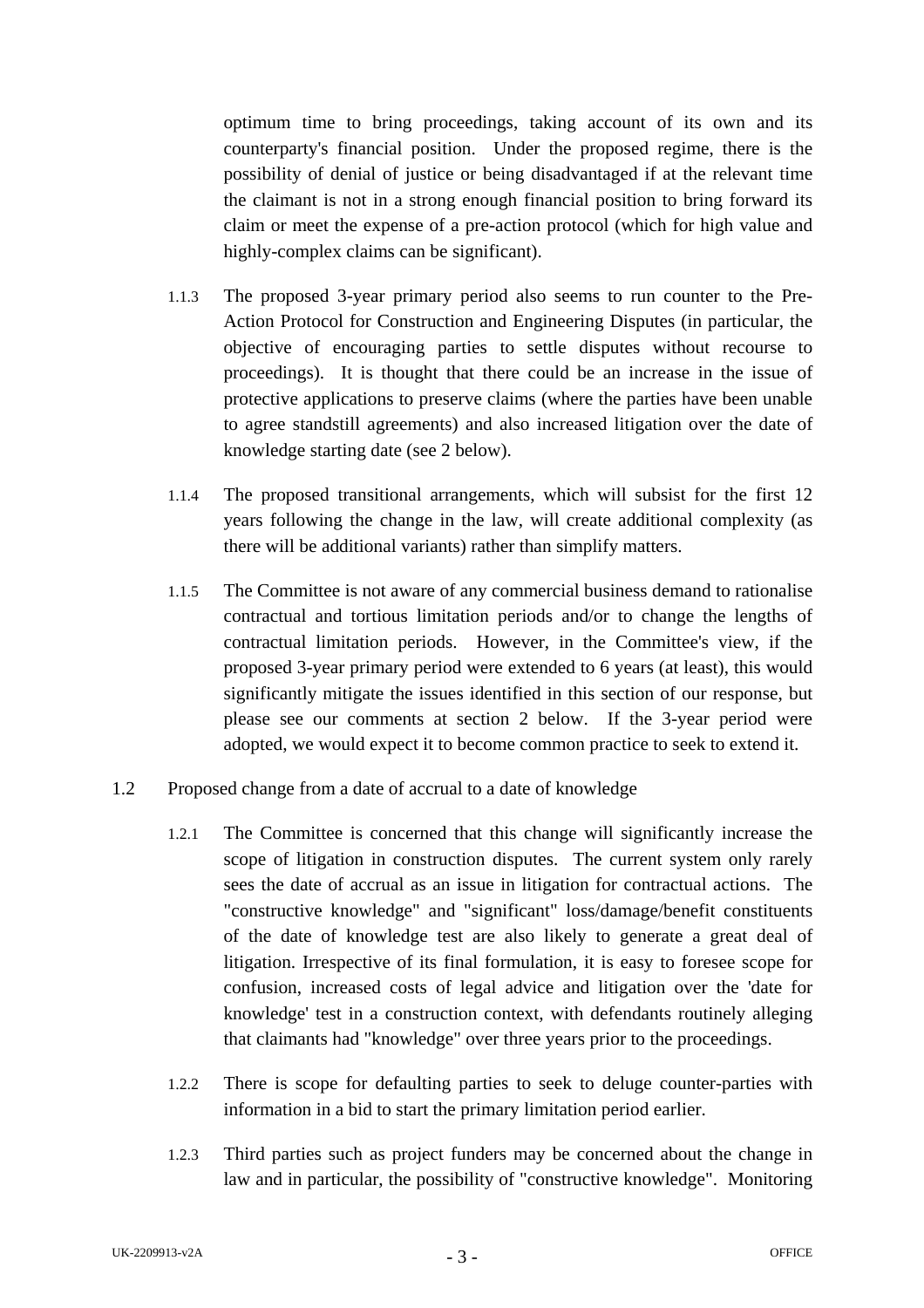and information requirements may increase accordingly, adding to overall project expense.

- 1.2.4 Where a contract is assigned (or novated), which is common in the construction industry, the limitation period for the assignee's claims will depend on the assignor's date of knowledge. Assignees will therefore have to carry out extensive enquiries as to this knowledge prior to assignment. If the assignee is insolvent and/or has defaulted under the loan documentation, obtaining this knowledge is likely to be problematic. Although it may be possible to negotiate different starting dates for novations, this may make it more difficult to rescue developments that are in financial trouble and/or impact on the availability of finance for developments (as security assignments and the right to call for novations are standard practice).
- 1.2.5 Although the 'date of knowledge' proposal purports to offer additional time for the bringing of claims, this will not be the case where there are long chains of contractor liability (as is common in construction projects) if the date of knowledge occurs only shortly before the end of the 10 year long stop (whereas in such cases the current law provides an additional 2 years to bring claims under deeds). This could lead to indemnities being sought for matters which would ordinarily be catered for as ordinary contractual obligations, in order to have a 10 year long stop in respect of each new claim in a chain of indemnity claims. Commercial negotiations could therefore be prolonged.
- 1.2.6 Further timing difficulties may also arise in contracts where liability is typically limited by reference to other contracts (for example in guarantees, collateral warranties and third party rights provisions). These would need modification, again leading to difficulties in commercial negotiations.
- 1.2.7 Accordingly, the Committee believes that the proposed change to a date of knowledge test for contractual claims is likely to spawn increased pre-contract legal advice, increased litigation, increased contract administration and increased legal costs.

# 2. *"Question 2 – Will the net effect of the changes increase or decrease the cost of legal advice and proceedings?"*

It is considered that costs are likely to increase, as a result of drafting and negotiating changes to statutory limitation periods, advising clients on limitation periods at the contract drafting stage (in the short-term), defensive contract administration, drafting and negotiating standstill agreements, and increased litigation as a result of more protective applications being issued, fewer claims being settled without recourse to the Courts (by virtue of the reduction in the period of time for settling claims) and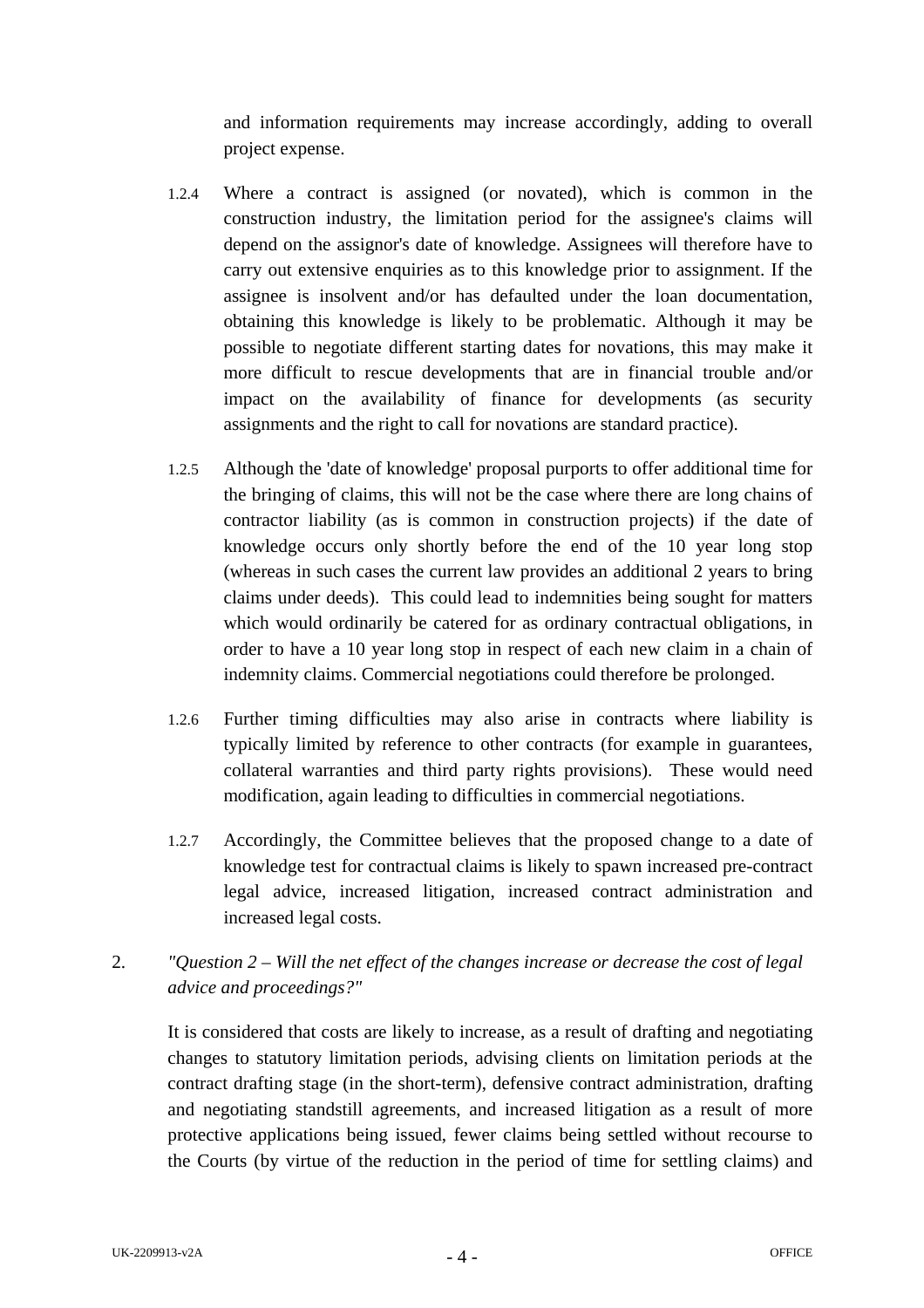disputes over the date of knowledge. Where there is a chain of contracts (a simple and common example being a development agreement, a main contract, sub-contracts, sub-sub-contracts and supply agreements), these problems will obviously be multiplied.

3. *"Question 3 – What effect will the express right to agree a limitation period have on the costs to business?"* 

It will obviously add to the negotiation costs (both legal and management costs) and contractors, subcontractors and suppliers could, theoretically, increase their prices where their contracts are subject to longer limitation periods than those under the proposed reforms. However, for the reasons stated above, we consider it essential that parties retain the right to agree to extend limitation periods or revert to the status quo, without any agreement being subject to a reasonableness test.

- 4. *"Question 4 What effect will the reforms have on the provision or cost of insurance in the construction sector?"*
- 4.1 It is difficult to evaluate the impact on insurance costs but the following factors may be relevant:
	- 4.1.1 On any individual matter, only rarely will a party and/or its insurer know that the 3 year period has expired, so they will remain "on-cover" until the 10 year long-stop has expired.
	- 4.1.2 Any benefit from the reduction in the long-stop period from 12 years to 10 years on deeds may be offset, to some extent, by the increase from 6 to 10 years on simple contracts.
	- 4.1.3 As mentioned above, the combination of the three-year period and date of knowledge test may actually lead to an increase in litigation and therefore insurance costs.
	- 4.1.4 The current economic climate and uncertainty over counterparty covenants may lead to an increased take-up of latent defects insurance in the UK (hitherto expensive), independent of these changes. We note that there is no proposal currently for compulsory decennial insurance as in some other European countries.
- 4.2 If the proposals envisage that there may be an increased loss of contractual entitlements through use of limitation defences then, of course, subject to the point made at 4.1 above, insurance costs should decrease over time. We do not however see such an artificial reduction in insurance costs as an objective that should be